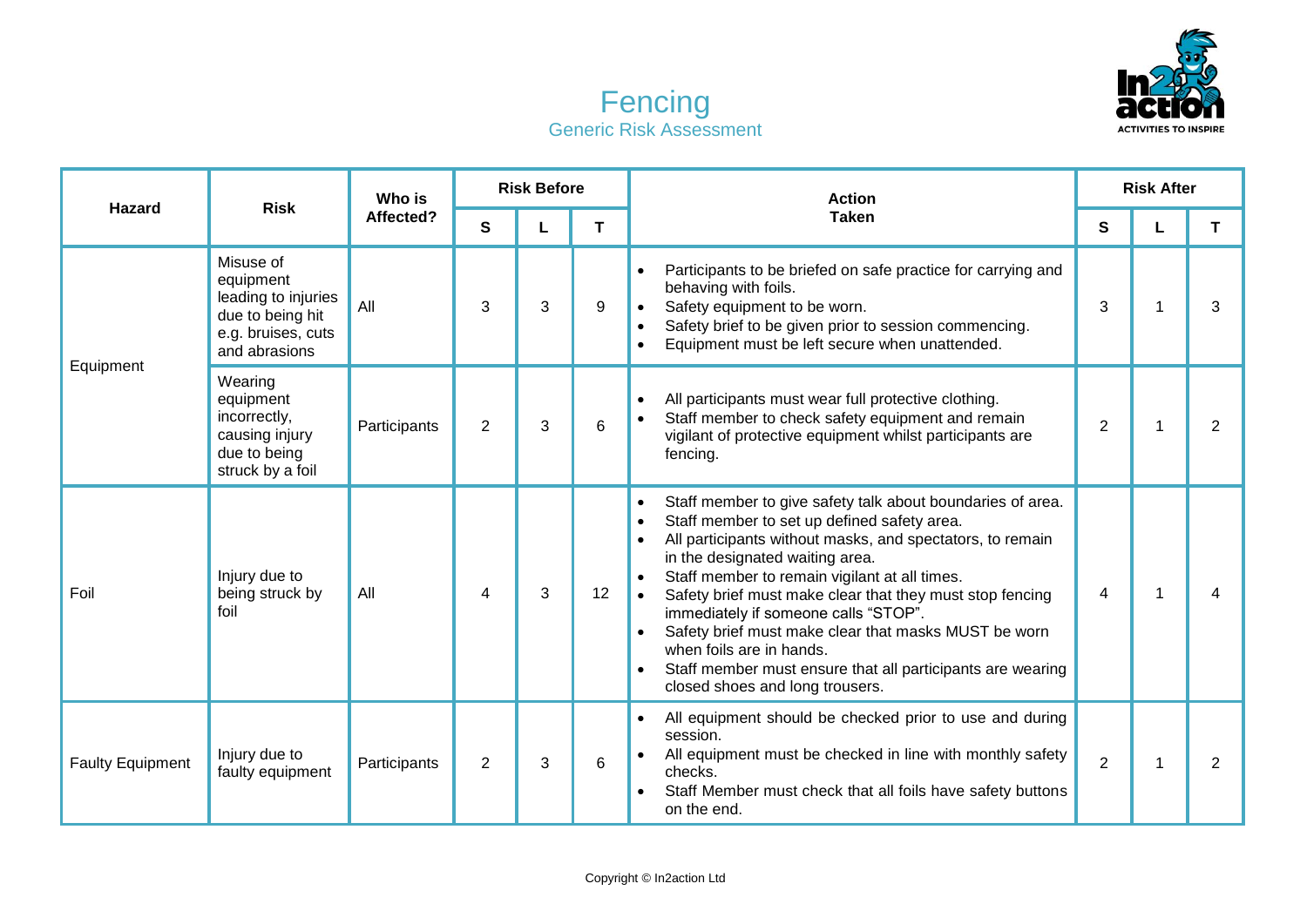| Objects in activity<br>area     | Injury from<br>collisions with<br>objects, causing<br>bruises, cuts and<br>abrasions          | Team         | $\overline{2}$ | $\overline{2}$ | 4 | Activity area must be clear of all obstructions.<br>$\bullet$<br>Any equipment not in use should be removed from the<br>activity area.                                                                                                                          | 2              | $\mathbf{1}$ | $\overline{2}$ |
|---------------------------------|-----------------------------------------------------------------------------------------------|--------------|----------------|----------------|---|-----------------------------------------------------------------------------------------------------------------------------------------------------------------------------------------------------------------------------------------------------------------|----------------|--------------|----------------|
| Participants                    | Collisions with<br>other participants<br>causing<br>concussion,<br>bruises or<br>abrasions    | Participants | $\overline{2}$ | $\overline{2}$ | 4 | Staff member to ensure participants are spaced out when<br>activity takes place.<br>Staff member to ensure there is good participant control<br>during the session.<br>Safety brief must state that participants cannot run while<br>fencing.                   | $\overline{2}$ | $\mathbf 1$  | $\overline{2}$ |
| <b>Surfaces</b>                 | Hard, uneven or<br>slippery surfaces<br>causing slips,<br>trips and falls                     | Team         | 3              | $\overline{2}$ | 6 | Area checked for hazards before session.<br>$\bullet$<br>Participants checked to ensure they are wearing suitable<br>$\bullet$<br>footwear.<br>Safety brief must state that participants cannot run while<br>$\bullet$<br>fencing.                              | 3              | $\mathbf 1$  | 3              |
| Non Participants                | Encroachment,<br>causing injury<br>from being hit by<br>foil                                  | Public       | 3              | $\overline{2}$ | 6 | When not in a sole use area, a clear boundary must be set<br>up to define activity area.<br>Staff member to be aware at all times of anyone<br>$\bullet$<br>approaching the area.<br>Appropriate signage to be in place prior to start of session.<br>$\bullet$ | 3              | 1            | 3              |
| Jewellery/Objects<br>in Pockets | Entrapment/<br>collisions causing<br>cuts, bruises and<br>abrasions                           | Participants | $\overline{2}$ | $\overline{2}$ | 4 | Participants checked to ensure they have removed<br>jewellery and objects from pockets.                                                                                                                                                                         | $\overline{2}$ | $\mathbf 1$  | $\overline{2}$ |
| Over-exertion                   | Muscle strains                                                                                | Participants | 3              | $\overline{2}$ | 6 | Staff member to ensure a thorough warm-up is carried out<br>prior to the activity starting.                                                                                                                                                                     | 3              | $\mathbf 1$  | 3              |
| Weather                         | Risk of sunburn,<br>heat exhaustion<br>and dehydration;<br>or hyperthermia<br>during activity | Team         | 3              | $\overline{2}$ | 6 | Ensure regular water breaks are taken.<br>$\bullet$<br>If it is hot, ensure participants wear sun cream and hats<br>and there is a shaded area available.<br>If it is cold, ensure participants are wearing suitable<br>clothing to keep warm.                  | 3              | 1            | 3              |
| Insufficient warm<br>up         | Muscle sprain or<br>strain                                                                    | Participants | 3              | $\overline{2}$ | 6 | • All participants must carry out a thorough and appropriate<br>warm up prior to fencing.                                                                                                                                                                       | 3              | 1            | 3              |